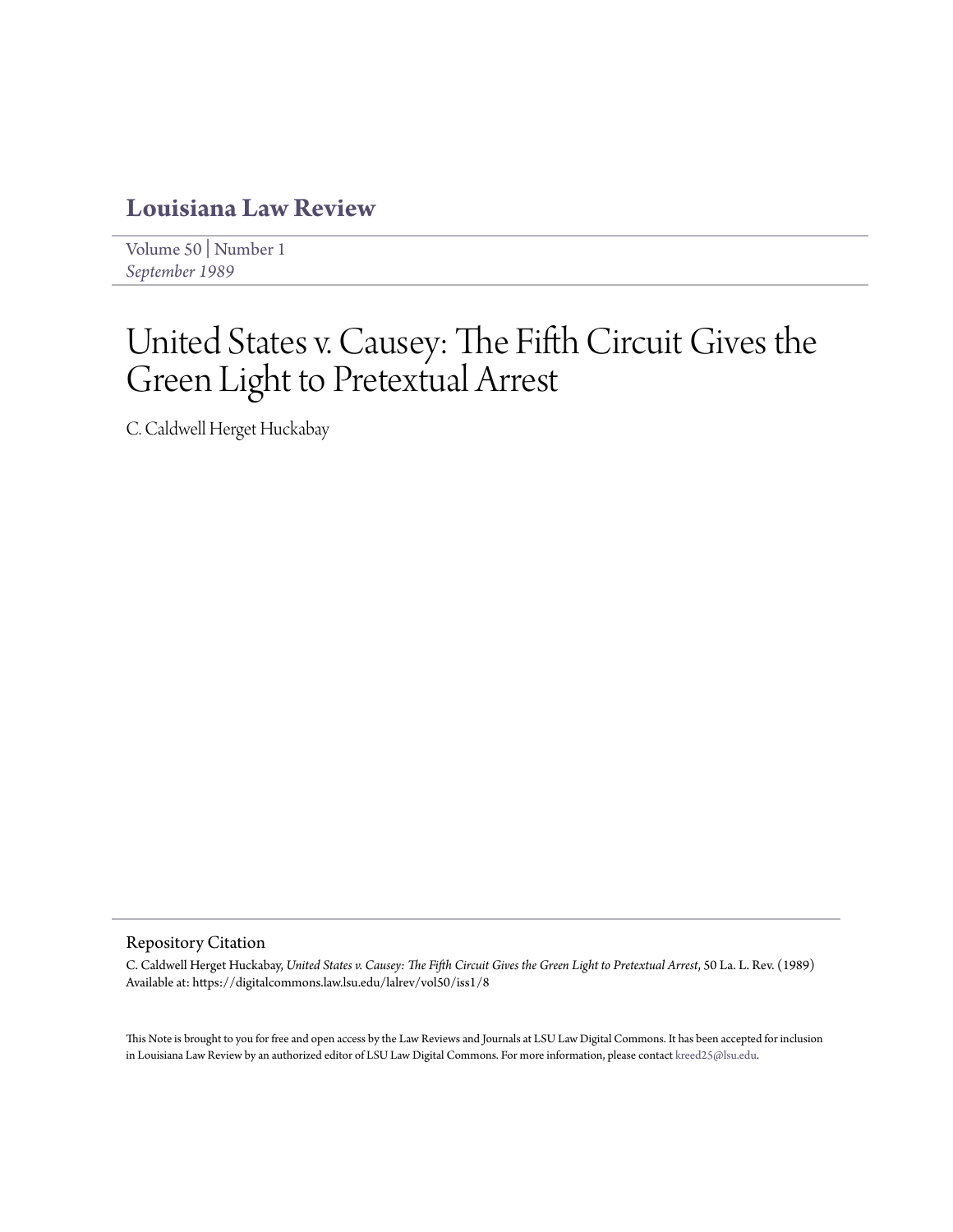*United States v. Causey:* The Fifth Circuit Gives the Green Light to Pretextual Arrest

Johnny and Shelley D. are suspected by the local police department of committing a recent bank robbery. They are both well respected members of the community who, unfortunately, have recently fallen on bad times. Neither has a prior felony conviction, nor has either been arrested for any offense. However, the police have been tipped off by a local informant that these two are the persons who committed the bank robbery in question.

The police desire to bring Johnny and Shelley in for questioning regarding this robbery, but they have no probable cause to detain them. There are no witnesses who identified them at the scene; their fingerprints were not found at the bank; and their automobile does not fit the description of the car used in the robbery. Further, the police have not observed any unusual activity by them after the robbery.

One of the investigating police officers decides to run a random search of the police records to find anything that may permit the arrest of the couple. By chance, the detective discovers that Johnny and Shelley each have one outstanding parking ticket. Consequently, Johnny and Shelley are arrested for the outstanding parking tickets and brought to the police station for questioning. However, the line of questions by the police does not concern the'parking tickets. On the contrary, they are questioned only about the bank robbery which they allegedly committed.

The media is tipped off that Johnny and Shelley have been arrested for the bank robbery and the headlines read: "Pillars **of** Local Community Taken into Custody for Questioning About Bank Robbery." Although they are subsequently released and never prosecuted, the reputations of Johnny and Shelley are forever marred in their community.

Certainly, this sounds like an outlandish hypothetical involving fictitious characters. However, after the recent en banc decision of the United States Court of Appeals for the Fifth Circuit in *United States v. Causey,<sup>1</sup>* a situation such as that presented above is no longer outside the realm of possibility.

Copyright 1989, by **LOUISIANA** LAw **REvIEw.** 1. 834 F.2d 1179 (5th Cir. **1987)** (en bane).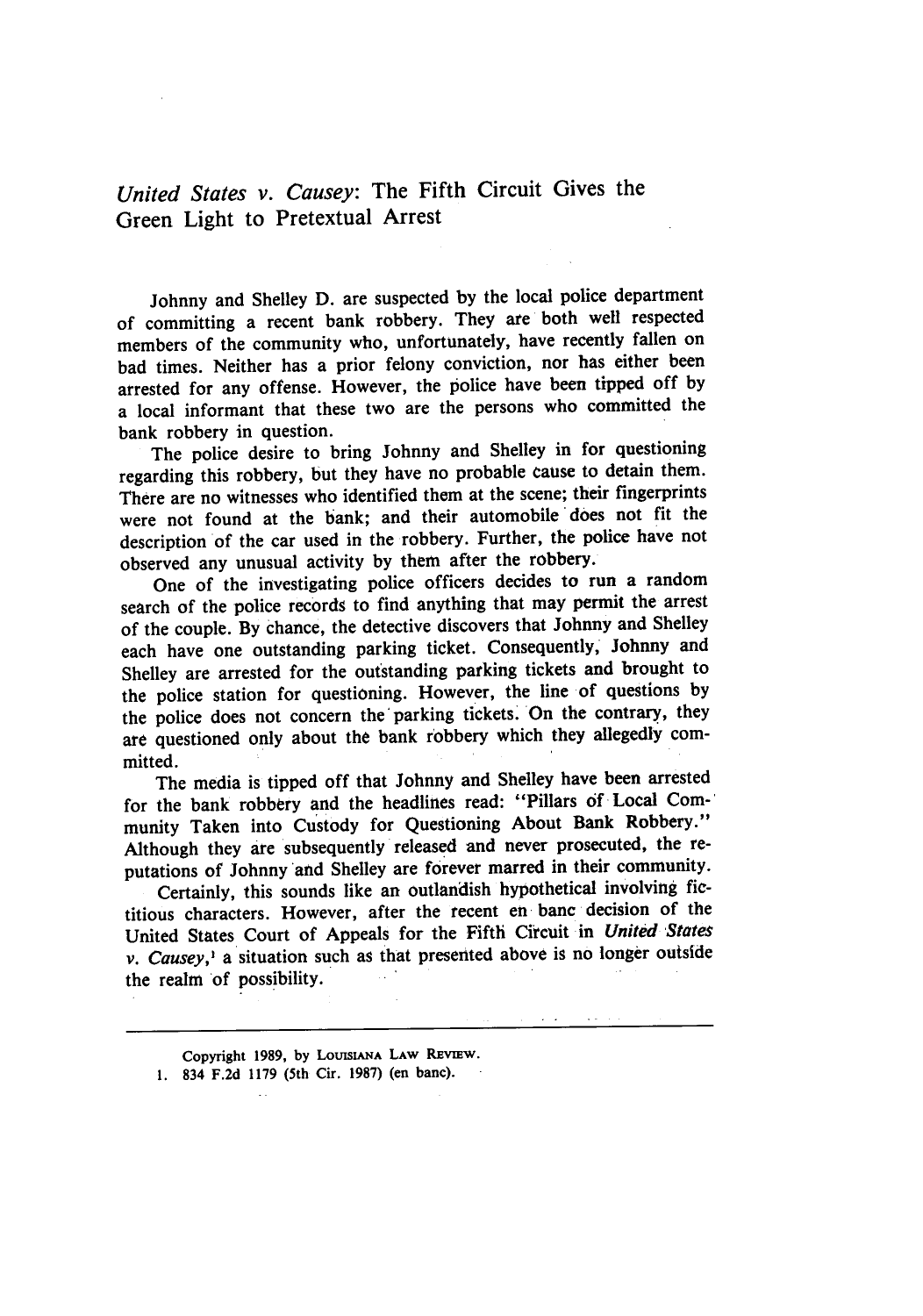On December **19, 1985,** Capital-Union Savings and Loan in Baton Rouge, Louisiana, was robbed of \$1,800 by a man wearing a baseball cap and sunglasses. An investigation was begun by Baton Rouge Police Officer Bart Thompson and Federal Bureau of Investigation (F.B.I.) Special Agent James Watson. Police Sergeant Sid Newman of Baton Rouge "CRIME-STOPPERS" fame telephoned the investigators advising them that a reliable female informant had called stating that Reginald James Causey had committed the robbery. The informant gave Newman Causey's address and a description of his automobile, which Newman them with the name of the informant or any other information to prove her reliability.

Thompson and Watson subsequently checked the records of the State Motor Vehicle Registration Bureau and found that the automobile described by the informant was not registered in the name of Reginald Causey but, rather, to another person named Causey. In addition, the address provided was that of Reginald Causey's parents.

Officer Thompson also obtained an arrest history of Causey. The physical description of Causey provided in the arrest history matched that given by a bank teller. More importantly, the arrest history indicated that Causey had previously been convicted of bank robbery. This information led Officer Thompson to "stake out" the house of Causey's parents, but neither the vehicle nor Causey appeared.

The next day Thompson and his partner, Officer Michael Morris, began to ponder ways in which they could pick Causey up for questioning regarding the recent bank robbery. The officers knew that they lacked probable cause to arrest Causey for the bank robbery and thus if Causey did not want to talk to them, they could not force him to do so.

As the officers considered methods by which Causey could be detained, "someone thought of looking in the City Court warrant book.''2 In the book, the officers discovered that, in 1978, a warrant had been issued for Causey's arrest for failure to appear in court on a misdemeanor theft charge. Although the prescriptive period on the misdemeanor theft had expired,<sup>3</sup> the failure to appear charge had not, as there is no such statute of limitations within which a failure-to-appear charge must be prosecuted. In addition, because the arrest warrant was for failure-toappear, Causey would not be entitled to bail if arrested. Officer Thompson subsequently contacted the city court judge who had issued the warrant to insure its validity and to notify the judge that Causey would soon be arrested on that warrant.

**<sup>2. 818</sup> F.2d** 354, **355** (5th **Cir.), rev'd on** rehearing, **834 F.2d 1179 (1987) (en banc).**

**<sup>3.</sup> See** La. Code Crim. P. art. **572.**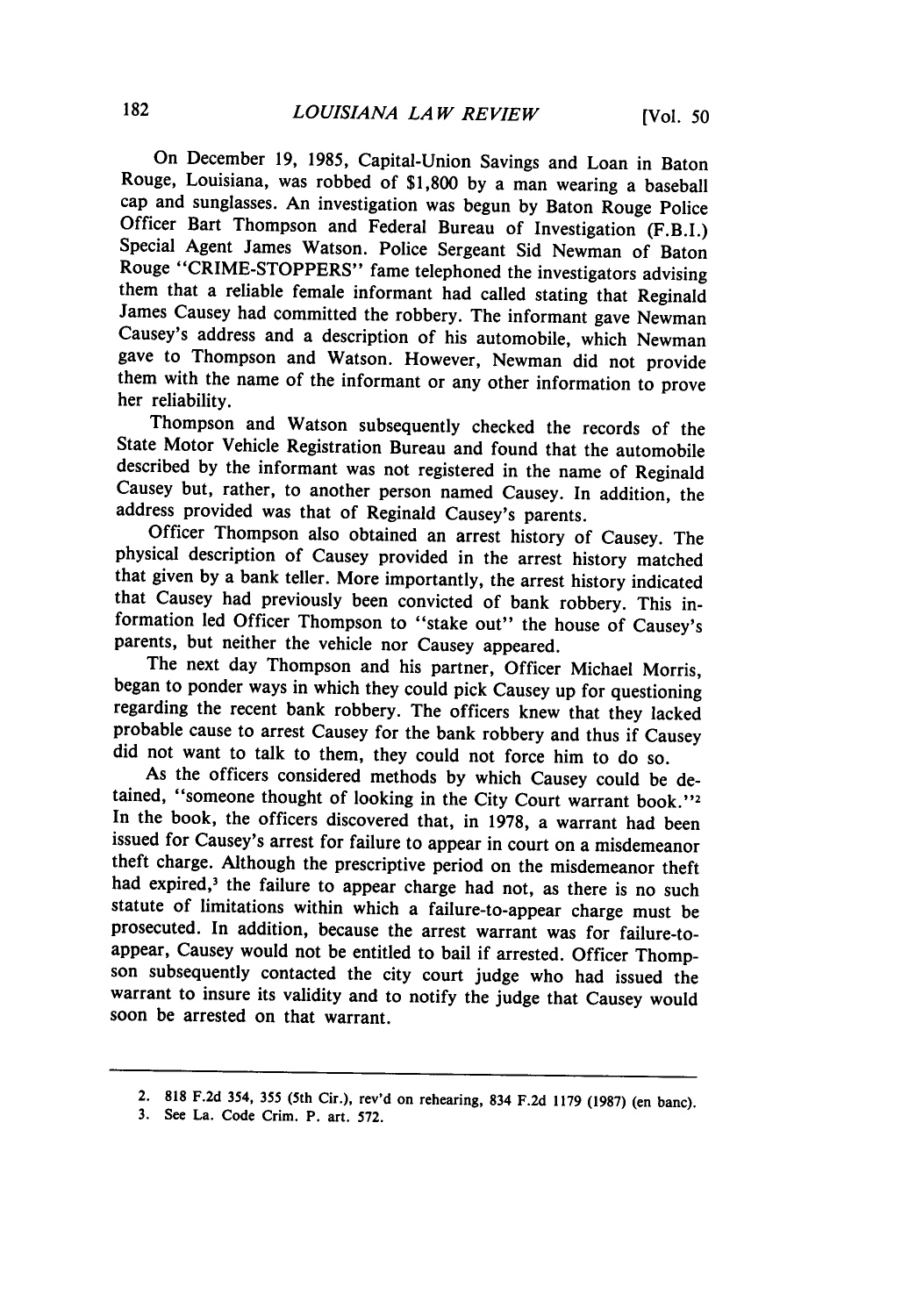On Monday, December 23, at 10:30 a.m., Officers Thompson and Morris located Causey and placed him under arrest for the failure-toappear warrant. Once placed in the police car, Causey was given his Miranda warnings. Causey was then asked if he understood his rights, and he responded that he did.

There is conflicting testimony as to what transpired thereafter. It is Causey's contention that once in the car, one of the police officers stated, "[Y]ou know that what we picked you up on isn't going to stick .... Well, you know it's not going to stick but you can come off of that. And besides, I want to talk to you about something else."<sup>4</sup> The officers, however, categorically denied making those statements, and contended they never considered the warrant to be invalid.'

Once at the police station, Causey was again read the Miranda warnings, and the officers testified that they obtained an oral waiver from Causey of his right to counsel. Causey, however, testified that when the police asked him to authorize a search of his belongings at his parents' house, he asked Officer Thompson for an attorney, stating, "could I have-would I be allowed a chance to have an attorney in my presence to help me answer these type of questions which he was asking me." To this, Causey stated Thompson responded, "'well, that wouldn't matter because whether [you] gave [me] consent or not, **[I]** could go through a judge, which would just take a couple of hours longer, get a warrant and **[I]** would be able to go out and search the house **anyway."' '6**

In addition, Causey testified that Thompson "began to use black statements like, 'the district attorney is going to **...** prosecute you and bring forth [the] Habitual Criminal Act **...** which means **...** an automatic life sentence. . . .<sup>777</sup>

Causey then testified that although he denied involvement in the bank robbery, the police pressured him into discussing it **by** using statements such as "'[w]ell, we know you did it,"' and "'[w]e feel you did **it."'8** Further, Causey testified that the station house supervisor, Lieutenant Ronnie Alford, told him the following:

From what I hear, they have an armed robbery case against you and it looks bad .... It'll be your third felony conviction and **...** the D.A.'s office is definitely going to prosecute and ask for the Habitual Criminal Act .... [Y]ou're going to be found guilty because of your background .... What **I** rec-

**8. Id.**

**<sup>4. 818</sup> F.2d** at **356.**

**<sup>5.</sup> Id.**

**<sup>6.</sup> Id.**

**<sup>7.</sup> Id.**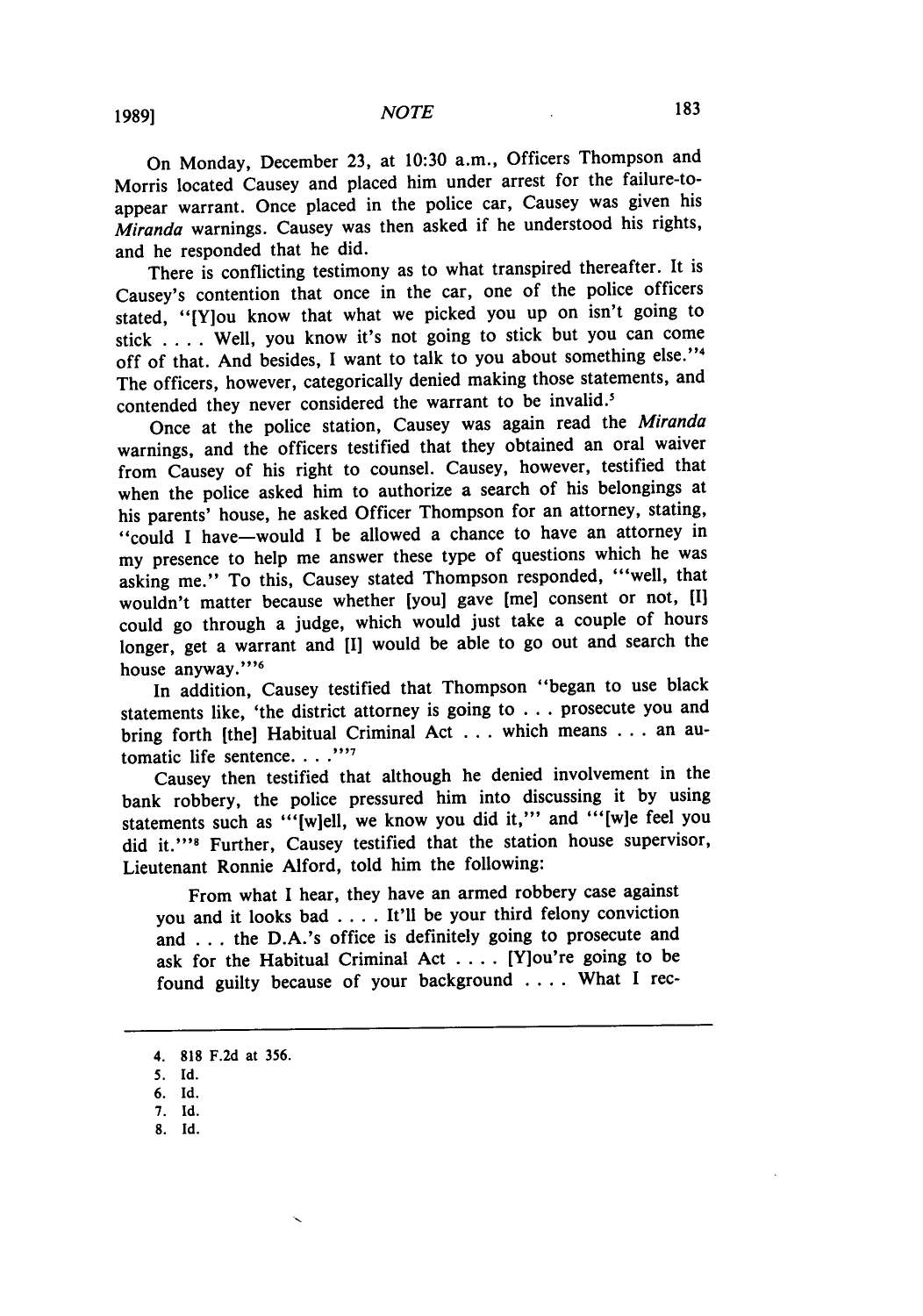ommend to you is that you **...** let me call the F.B.I. ... **in** and you give them a confession and take the matter into federal court. That way, you would only face twenty years instead of [the] Habitual Criminal Act, a life sentence. <sup>9</sup>

In addition, Causey stated that Lt. Alford 'promised that if Causey confessed to the F.B.I., Alford would ""personally call the D.A.'s office and get them to drop charges of one count of armed bank robbery .  $\cdots$ <sup>2010</sup>

Contrary to Causey'g testimony, Officers Thompson and Morris denied that Causey ever indicated a desire to terminate questions; ever requested to speak to a lawyer or have a lawyer present; ever received any promises or threats; or was ever subjected to any form of coercion.

Similarly, Lt. Alford testified that he 'only discussed with Causey his background, a subject he routinely discussed with criminal suspects held at'the station. Alford stated that the bank robbery was not discussed between them. However, 'Officer Thompson contradicted Lt. Alford and testified that Alford had indeed questioned Causey about the bank robbery.<sup>11</sup> *N* 

Lt. Alford also testified that he did not call the F.B.I. on his own volition, but rather telephoned the F.B.I. only upon the suggestion of Causey. However, Lt. Alford later changed his position and stated that he, 'not Causey, initially suggested calling the F.B.I.' The government admitted this fact as true in its memorandum in opposition to the suppression motion.<sup>12</sup>

Lt. Alford called F.B.I. Special Agent Watson to come to the station and take 'a confession from Causey. Alford told Watson that" Causey wanted to make-a confession to the bank robbery although Causey had made no prior admissions. Watson gave Causey a written *Miranda* warning and Waiver form, and then read the warning to him aloud. In addition, Special Agent Watson testified that he specifically asked Causey whether the local police had made any deals with him or if Causey had been threatened or promised anything. Watson testified that Causey answered in the negative.<sup>13</sup>

Watson asked Causey several more questions and: then drafted a confession 'which Causey signed between 2:00' **and** 2:30 p.m. Causey argued that he signed the confession: *.*

Itlo get the situation-get the matter out of the state's hands, totally ... *.*' [b]ecause I'm fully aware of the state system here.

| 9. Id.  |                      |  | <b>Second Control Control Control</b> |           |
|---------|----------------------|--|---------------------------------------|-----------|
| 10. Id. |                      |  | <b>CONTRACTOR</b>                     | $\sim$ 2. |
|         | 11. 818 F.2d at 357. |  | of the count                          |           |
| 12. Id. |                      |  |                                       |           |
| 13. Id. |                      |  |                                       |           |
|         |                      |  |                                       |           |

 $\sim 10$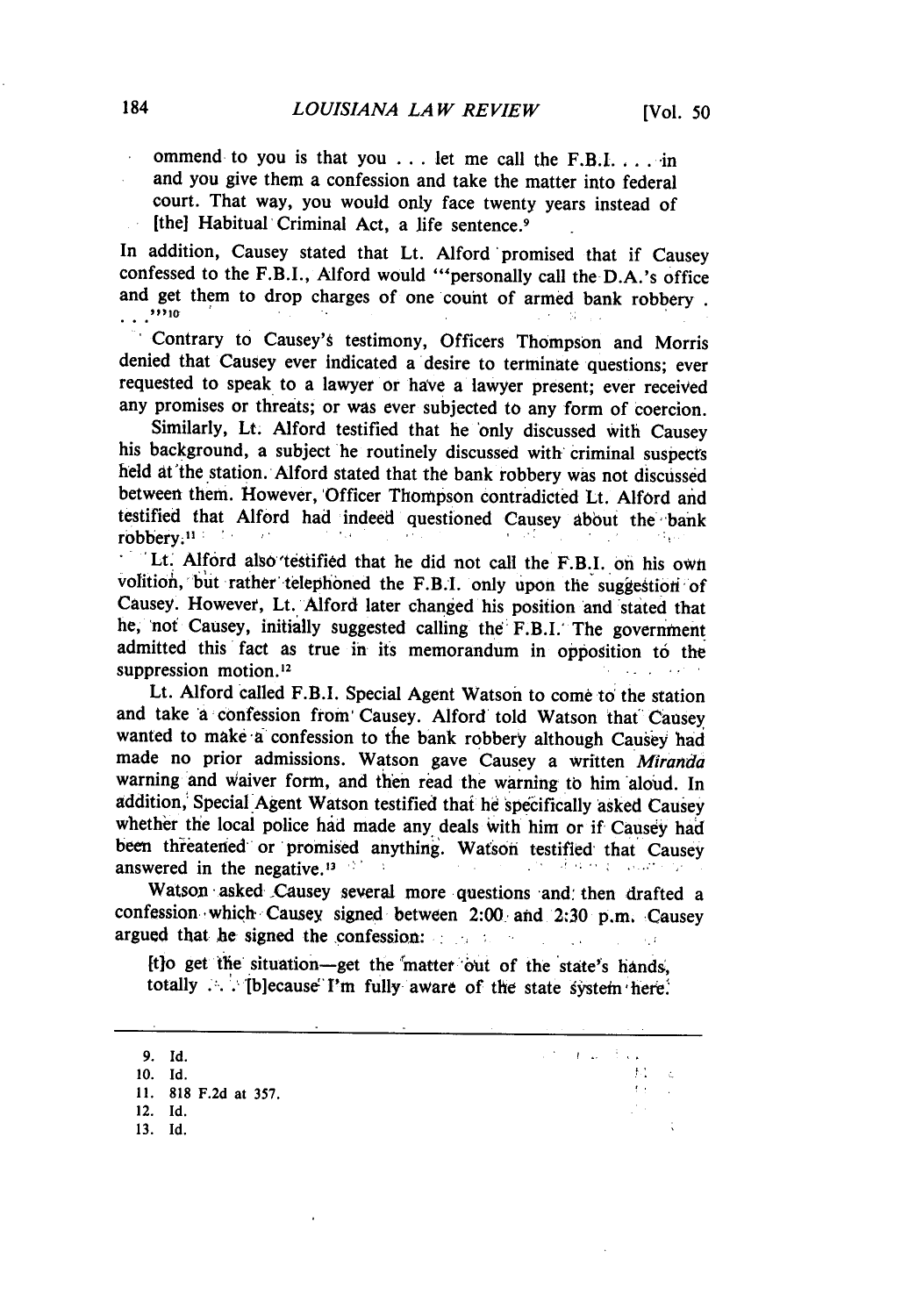And it's a bad situation for a guy in my behalf (sic); background alone could-I mean, evidence doesn't have to be anything in the state system.<sup>14</sup>

Before the trial, Causey's lawyer moved to suppress Causey's statements, both written and oral, for the following reasons: 1) coercion and improper influence; 2) violation of the right to counsel; 3) unlawful detention; and 4) illegal pretextual arrest based on the bench warrant, arguing that the arrest was a pretext and the warrant in question had prescribed. The trial judge, John V. Parker, denied the motion reasoning that the warrant was valid when issued and remained valid until executed. **I 5**

Causey professed his innocence at trial, relying on his alibi of babysitting at his parents' house when the robbery occurred. The jury, however, found Causey guilty of one count of bank robbery.<sup>16</sup>

On May 22, 1987, a panel of the United States Court of Appeals for the Fifth Circuit, composed of Judges Alvin B. Rubin, Henry A. Politz, and Irving L. Goldberg, reversed Judge Parker, holding that Causey's fourth amendment rights had been violated by the pretextual arrest. The panel further found Causey's confession inadmissible as a "fruit of the poisonous tree."<sup>17</sup>

In reviewing the admissibility of the confession of Causey, the panel, in an opinion by Judge Rubin, stated the issue as follows:

[wihether a confession obtained as a result of an arrest made pursuant to a valid warrant is admissible if the arrest was made solely to enable the police to interrogate a suspect about another, unrelated matter and the arresting officer had no intention that the suspect be prosecuted for the crime on which the arrest was based. **"8**

The court noted that the arresting officers' "sole reason to make the arrest was to gain the opportunity for custodial interrogation of Causey regarding the bank robbery."<sup>19</sup> Indeed, the officers admitted at trial to arresting Causey for this pretextual purpose, as illustrated by the following excerpt:

Q. Officer Morris, the only thing I wanted to clear is-is that the only reason y'all took [Causey] into custody was to take him downtown and continue your investigation of this bank

<sup>14.</sup> Id.

**<sup>15.</sup> Id.**

<sup>16.</sup> Id.

<sup>17. 818</sup> F.2d at 362.

<sup>18.</sup> Id. at 358.

<sup>19.</sup> Id. at 356.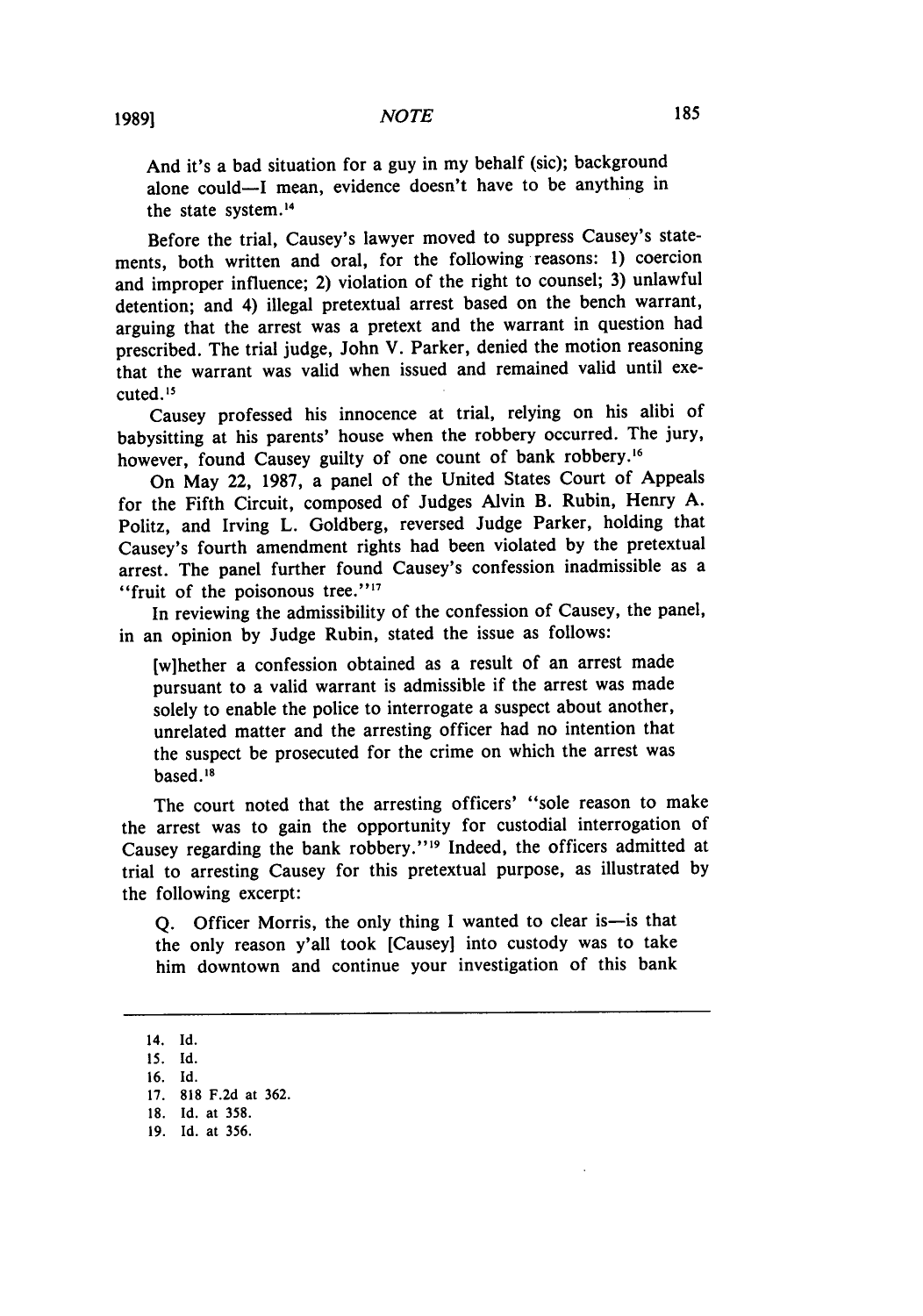robbery, is that correct?

A. Yes, sir; our objective is not to serve city court warrants.

Q. I understand that.

A. Yes, sir.

Q. And generally, you don't even fool with those city court warrants?

A. In general; no sir.

Q. So your only purpose in taking Mr. Causey into custody on this bench warrant was an investigatory one?

A. Yes, sir.<sup>20</sup>

The court then reviewed the relevant United States Supreme Court and Fifth Circuit jurisprudence to determine whether a confession obtained under a pretextual arrest is admissible as evidence. Although the Supreme Court has provided that "subjective intent alone 'does not make otherwise lawful conduct illegal or unconstitutional,"<sup>221</sup> the Fifth Circuit noted that the Supreme Court has also stated that there was ''no suggestion whatever that this standard procedure . . . was a pretext concealing an investigatory police motive."<sup>22</sup>

The Fifth Circuit panel, relying on the above language, found that "the arrest, and hence the seizure, of Causey could not have been objectively reasonable, because the objective facts and circumstances would not have justified any officer in making the arrest. The arrest was made only to avoid operation of the fourth amendment.<sup>''23</sup>

The court then looked to its own jurisprudence to determine whether this confession, obtained as the result of a pretextual arrest, was admissible. The court primarily relied on *Amador-Gonzalez v. United States24* which held that "a confession obtained as a result of a search, conducted after the pretextual arrest of the defendant for a minor traffic offense, was procured in violation of the fourth amendment and must be suppressed."<sup>25</sup> The panel noted the existence of a contrary holding in the circuit, 26 but felt bound to follow the *Amador-Gonzalez* case. Consequently, the court held that Causey's pretextual arrest violated his fourth amendment rights.

The panel finally examined whether the provision of several *Miranda* warnings to Causey dissipated the taint of his illegal arrest. The court

<sup>20.</sup> Id.

<sup>21.</sup> Id. at 358 (footnote omitted) (quoting Scott v. United States, 436 U.S. 128, 136, 98 **S.** Ct. 1717, 1723, reh'g denied, 438 U.S. 908, 98 **S.** Ct. 3127 (1978)).

<sup>22.</sup> Id. at 358-59 (footnote omitted) (quoting South Dakota v. Opperman, 428 U.S. 364, 376, 96 **S.** Ct. 3092, 3100 (1976)).

<sup>23. 818</sup> F.2d at 359.

<sup>24. 391</sup> F.2d 308 (5th Cir. 1968).

<sup>25. 818</sup> F.2d at 360.

<sup>26.</sup> See United States v. Cavallino, 498 F.2d 1200 (5th Cir. 1974).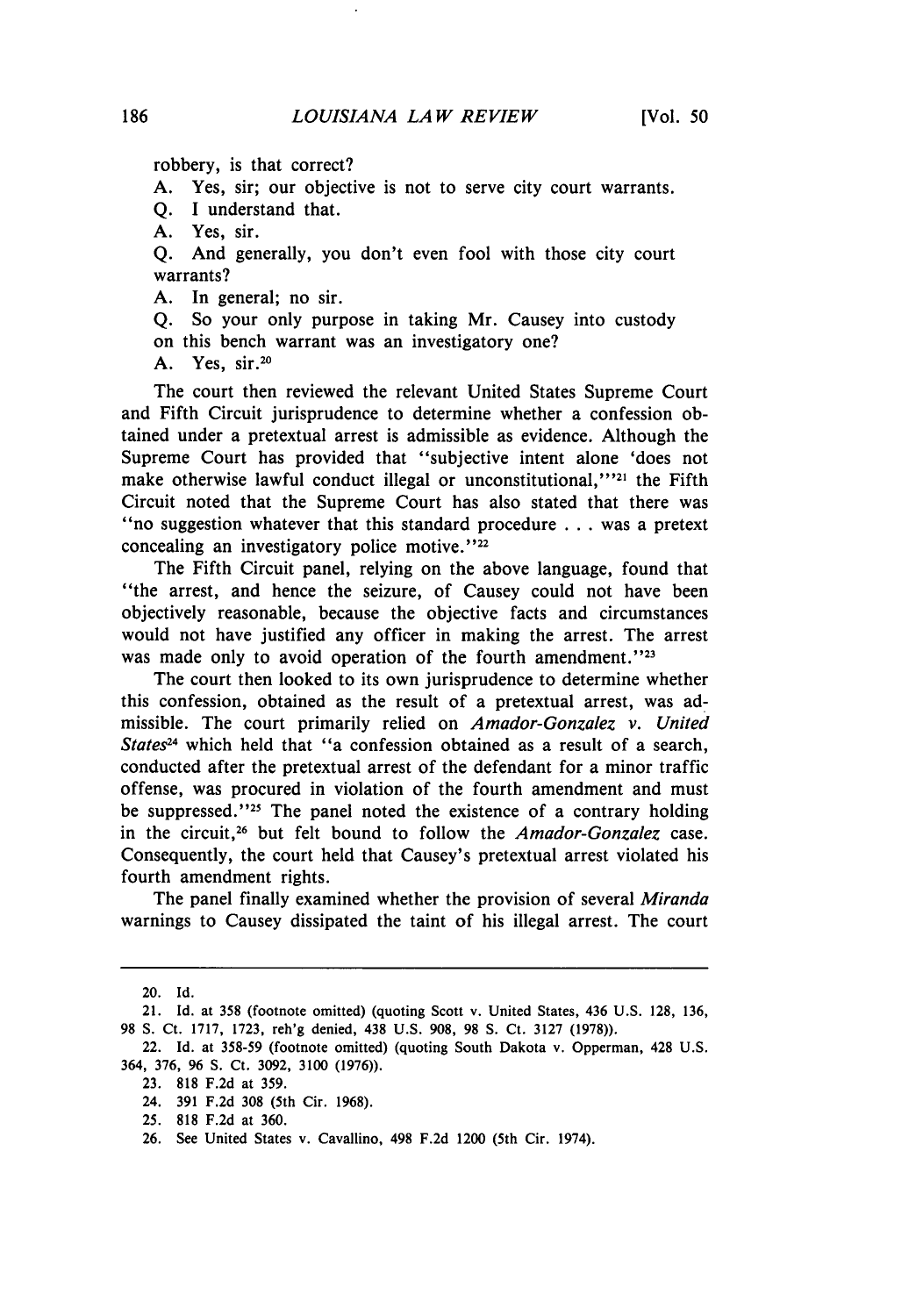noted that the only possible intervening factors between the illegal arrest and the confession were the *Miranda* warnings. The court held the warnings were not sufficient intervening events to dissipate the taint of Causey's illegal arrest. Consequently, the panel held that the confession given by Causey was the fruit of his illegal arrest<sup>27</sup> and should be excluded from evidence.

Shortly thereafter, the Fifth Circuit granted a rehearing en banc.<sup>28</sup> At the rehearing,<sup>29</sup> a divided Fifth Circuit held that the confession was, indeed, admissible even though the arrest was admittedly a pretext to question Causey about the bank robbery.<sup>30</sup> After briefly restating the facts, Judge Gee attacked the panel's reliance on a "continuing line of Fifth Circuit authority,' that unless an arrest is made with the appropriate subjective intent, it is invalid and whatever results from it is 'tainted."<sup>31</sup> Judge Gee noted that the most recent of these cases was over nine years old, and, since that time, the Supreme Court "has made plain that it is irrelevant what subjective intent moves an officer in taking such action as this; what signifies is the officer's *actions,* objectively viewed in light of the circumstances confronting him.<sup>''32</sup>

Judge Gee did not address the Fifth Circuit cases relied upon by the panel, instead dismissing them in a footnote, stating that "[tIhis 'continuing line of Fifth Circuit authority' . **.** . is drawn with vanishing ink; the closer one looks at the cases, the less meets the eye."33 He stated that the cases<sup>34</sup> relied upon did not provide a "continuing line of Fifth Circuit authority," and even if they did, later Supreme Court cases have provided otherwise.

The en banc majority relied on three Supreme Court cases for its finding that the confession was admissible even though it was the product of a pretextual arrest. The first of these cases is *Scott v. United States,35* in which the majority argued that the Supreme Court rejected consideration of an officer's subjective state of mind. The Fifth Circuit based its conclusion on the following language:

33. Id. at n.6 (citation omitted).

34. See United States v. Cruz, 581 F.2d 535 (5th Cir. 1978) (en banc); United States v. Tharpe, 536 F.2d 1098 (5th Cir. 1976) (en banc); and Amador-Gonzalez v. United States, 391 F.2d 308 (5th Cir. 1968).

35. 436 U.S. 128, 98 **S.** Ct. 1717 (1978).

<sup>27.</sup> See Wong Sun v. United States, 371 U.S. 471, 83 S. Ct. 407 (1963).

<sup>28.</sup> See 822 F.2d 511 (5th Cir. 1987).

<sup>29. 834</sup> F.2d 1179 (5th Cir. 1987).

<sup>30.</sup> The en banc opinion was written by Judge Gee in which Chief Judge Clark and Judges Reavley, Garwood, Jolly, Higginbotham, and Davis concurred. The dissents consisted of Judges Rubin, Politz, Goldberg, Randall, Johnson and Williams.

<sup>31. 834</sup> F.2d at 1181.

<sup>32.</sup> Id. at 1182.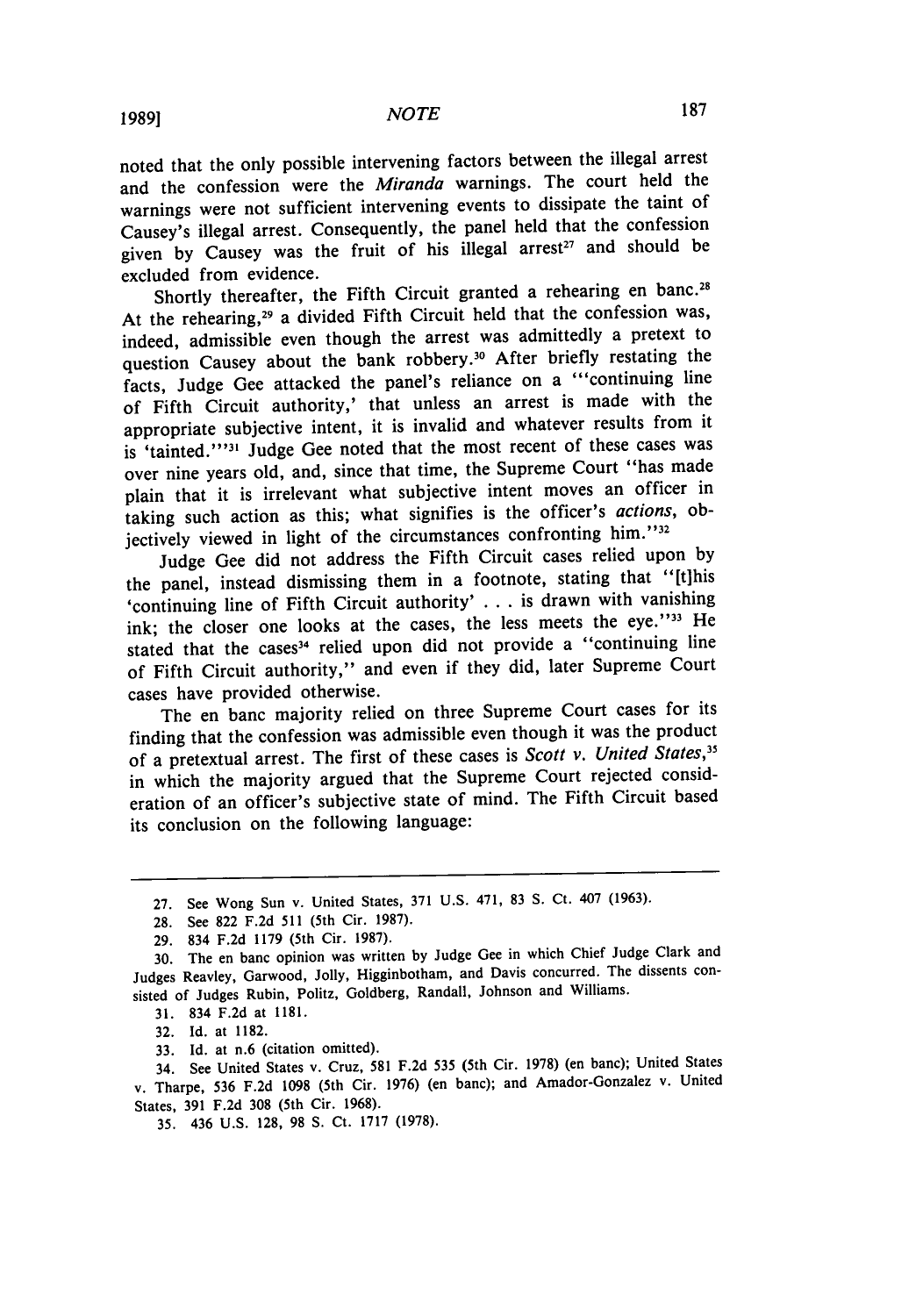[Ailmost without exception in evaluating alleged violations of the Fourth Amendment the Court has first undertaken an objective assessment of an officer's actions in light of the facts and circumstances then known to him.

 $\ldots$  .

We have since held that *the fact that the officer does not have the state of mind* which is hypothecated by the reasons which provide the legal justification for the officer's action *does not invalidate the action taken as long as the circumstances viewed objectively, justify that action.*<sup>36</sup>

The majority then looked to *United States v. Villamonte-Marquez.17* There the Supreme Court reversed a Fifth Circuit decision upholding a drug conviction. In that case, customs officers had boarded a large sailboat supposedly to inspect the ships documents, as permitted by 19 U.S.C. § 1581(a). The defendants contended that the customs officers, accompanied by a local law enforcement official, had acted on an informant's tip that drugs were aboard, thus preventing reliance on the statute by the officers because of the lack of a "pure heart" by the law enforcement officials. The en banc majority found that the Supreme Court had dismissed this argument in a footnote, stating that "'[t]his line of reasoning was rejected in a similar situation in *Scott ....* and we again reject it.""<sup>38</sup>

The majority also relied on *Maryland v. Macon*,<sup>39</sup> in which police officers purchased allegedly obscene materials from an adult bookstore with marked money. There the defendants argued that "[w]hen the officer *subjectively intends* to retrieve the money while retaining the magazines, ... the purchase is tantamount to a warrantless seizure."<sup>40</sup>

In dismissing this argument, the Supreme Court stated:

This argument cannot withstand scrutiny. Whether a Fourth Amendment violation has occurred "turns on an objective assessment of the officer's actions in light of the facts and circumstances confronting him at the time," **. . .** and not on the officer's actual state of mind at the time the challenged action 'was taken.<sup>4</sup>

<sup>36. 834</sup> F.2d at 1183 (citing Scott v. United States, 436 U.S. at 137-38, 98 S. Ct. at 1723) (emphasis by Fifth Circuit; citations omitted).

<sup>37. 462</sup> U.S. 579, 103 **S.** Ct. 2573 (1983).

<sup>38. 834</sup> F.2d at 1183-84 (citing United States v. Villamonte-Marquez, 462 U.S. at 584 n.3, 103 **S.** Ct. at 2577 n.3).

<sup>39. 472</sup> U.S. 463, 105 **S.** Ct. 2778 (1985). 40. 834 F.2d at 1184 (citing Maryland v. Macon, 472 U.S. at 470-71, 105 **S.** Ct. at 2782-83) (emphasis by Fifth Circuit; citations omitted).

<sup>41.</sup> Id. (citing Maryland v. Macon, 472 U.S. at 470-72, 105 **S.** Ct. at 2783).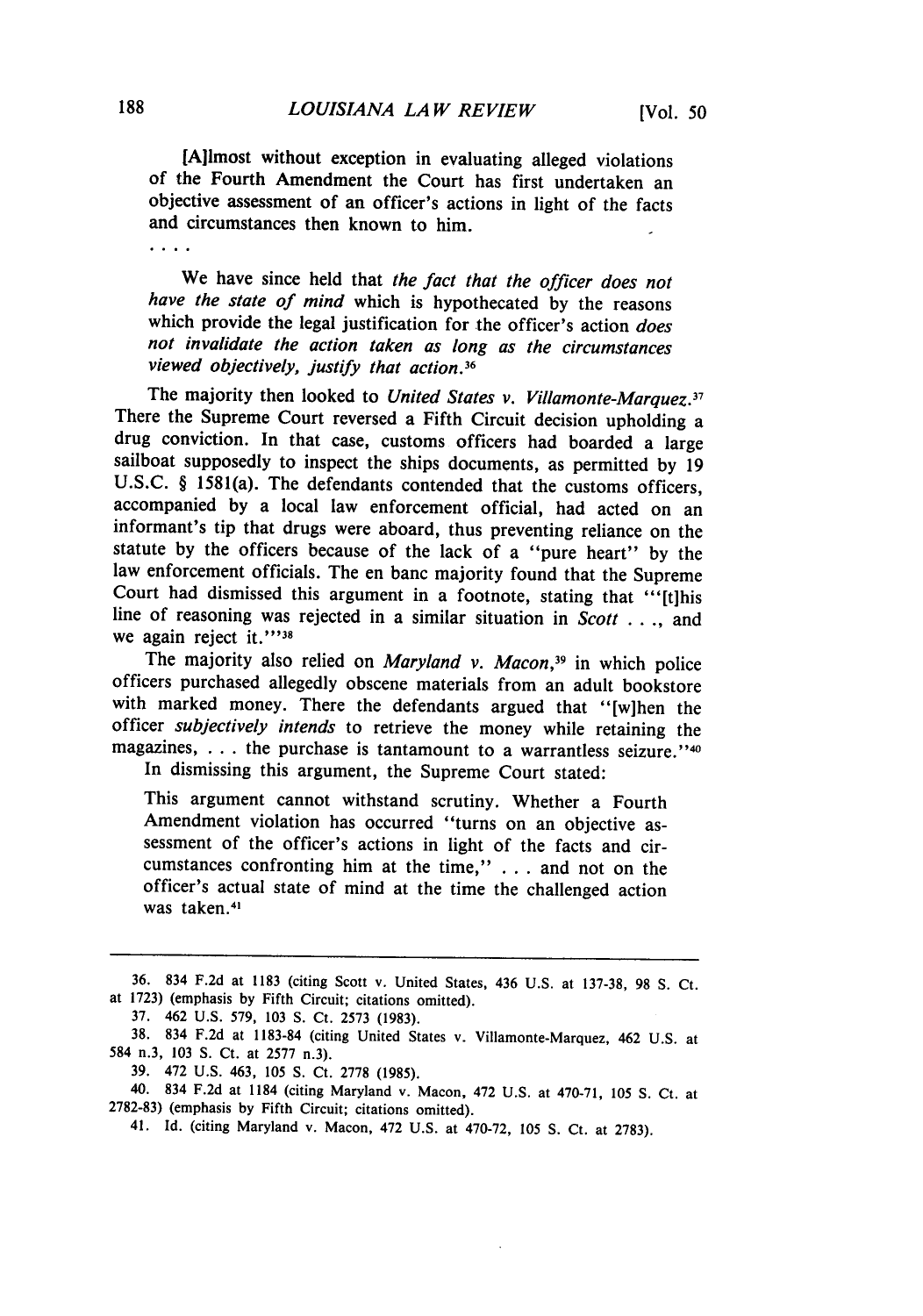The majority in *Causey* relied on these three cases to find that the officers had reasonably relied on the outstanding arrest warrant, and that their subjective intent was of no moment. The majority then overruled *Amador-Gonzalez* insofar as it was inconsistent with their rehearing decision. Finally, the majority stated what it considered to be the correct rule:

**[W]hile** a showing of objectively reasonable good faith on the part of police officers will ordinarily redeem honest errors and prevent the application of the exclusionary rule, in a case where the officers have taken no action except what the law objectively allows their subjective motives in doing so are not even relevant to the suppression inquiry. And the reason lies in the purpose of that rule: to deter *unlawful* actions **by** police. Where nothing has been done that is objectively unlawful, the exclusionary rule has no application and the intent with which they acted is of no consequence.<sup>42</sup>

Although Judge Gee accuses Judge Rubin of citing a line of authority drawn "with invisible ink," it is suggested that Judge Gee, not Judge Rubin, is guilty of sleight of hand. Indeed, Judge Gee's treatment of the *Amador-Gonzalez* case implies that the panel, in that case, did not find that the pretextual arrest rendered the subsequent search illegal, when in fact the pretextual arrest did precisely that.

In *Amador-Gonzalez,* two detectives from the Narcotics Division of the El Paso Police Department suspected that the defendant possessed narcotics. The detectives did not, however, have probable cause to arrest him on that charge. One detective continued to observe the defendant for approximately an hour and several times saw him make a left turn, onto a two-way street, unlawfully cutting into the wrong lane. The detective decided to stop the defendant's car and called for another police car. The police cars followed the defendant for five blocks before making the arrest, and clocked him going thirty-six miles an hour in a thirty mile an hour zone.

When Gonzalez was stopped, a detective asked him for his driver's license, which he did not have. The officers then asked him for his passport or local crossing card upon learning that Gonzalez was from Juarez, Mexico.

The detectives searched Gonzalez's car and found three grams of heroin. He was subsequently arrested and also ticketed for the traffic offenses. Later, at the police station, Gonzalez confessed to participation in a drug ring. Gonzalez was never booked on the traffic offenses.

The Fifth Circuit, in an opinion by Judge Wisdom, held the arrest was merely a pretext to search the defendant's car. Indeed, the court

<sup>42.</sup> Id. at 1184-85 (citation omitted).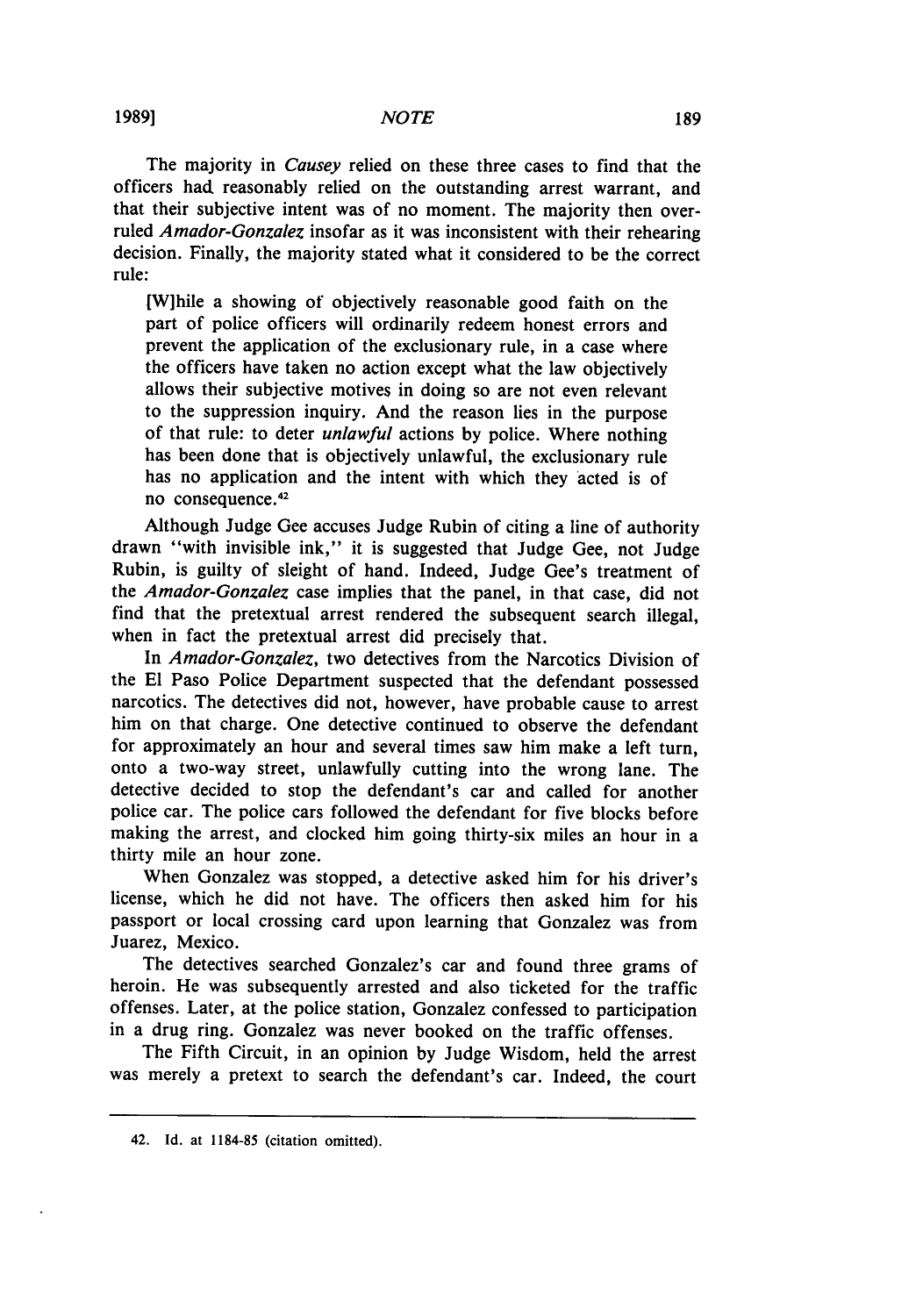stated that "[tihe arrest must not be a mere pretext for an otherwise illegitimate search."<sup>43</sup> The court further stated that the "search must have some relation to the nature and purpose of the arrest."<sup>44</sup> The court went on to state that although the arrest may have been legal, it could not provide the foundation for the subsequent search. In the words of the court:

In the circumstances of this case, the arrest, no matter how lawful in itself, cannot support the search. It is clear from the testimony of [one of the arresting detectives] that the real purpose for making the arrest was to search the defendant's car. <sup>45</sup>

Significantly, the court was swayed by the fact that narcotics officers generally do not make arrests, nor do they carry ticket books. In the opinion of the court, these detectives took unusual measures to arrest Gonzalez in order to search his automobile. As a result, the court held that this arrest was, in fact, pretextual and therefore the search was invalid.

While it is true, as Judge Gee noted, that the other panel judges, Judges Coleman and Godbold, concurred in the result only, it should be noted that the result was that the arrest was pretextual, thus rendering the search illegal. Indeed, Judge Coleman stated that "the decisive point is that as to traffic violations the arrest in this case was pretextual."<sup>46</sup> Further, Judge Godbold stated that "[t]here was probable cause for the traffic arrest, but the acknowledged motive for making the arrest was to search the car for narcotics **....** [S]uch a search is invalid, and the evidence obtained from the search and the incriminating statement which is the fruit thereof must be suppressed."<sup>47</sup> Neither Judge Coleman nor Judge Godbold wanted to express an opinion on the validity of the arrest. However, both believed that the arrest was pretextual and that the search incident thereto was invalid.

Another Fifth Circuit case decided in 1987 also provides a foundation for the illegality of pretextual arrests. In *United States v. Johnson,4* the defendant was convicted of fraudulent possession of credit card account numbers in violation of 18 U.S.C. § 1029(a)(3). In *Johnson,* federal secret service agents received information indicating that the defendant had been engaged in counterfeiting credit cards. During their investigation of Johnson, the agents were informed of an outstanding California warrant for the defendant's arrest for possession of counterfeit

48. 815 F.2d 309 (5th Cir. 1987).

<sup>43. 391</sup> F.2d 308, 313 (5th Cir. **1968)** (citations omitted).

<sup>44.</sup> **Id.**

<sup>45.</sup> Id. at 314.

<sup>46.</sup> Id. at 319. 47. Id.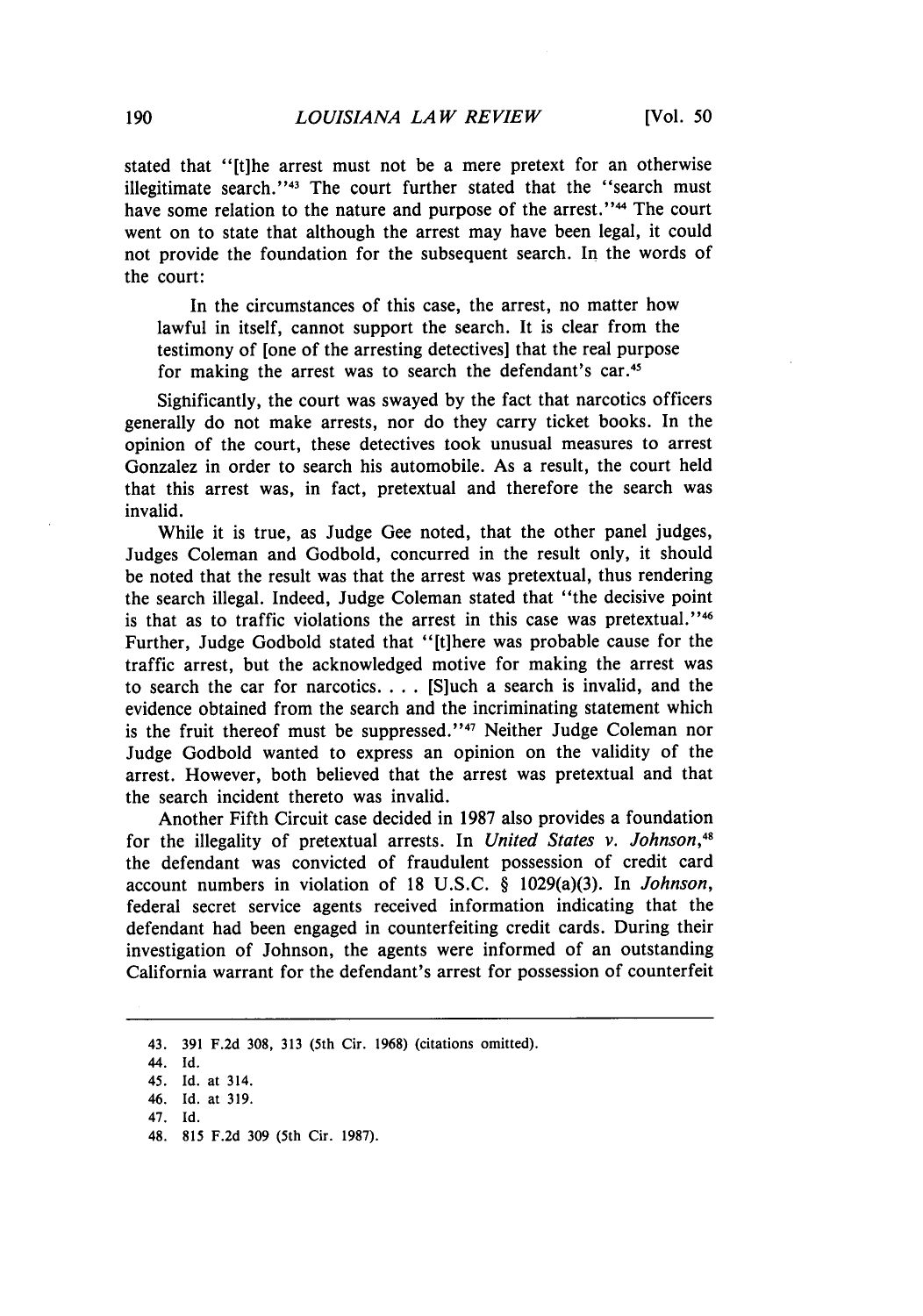credit cards. 49 Subsequently, Johnson was arrested, taken into custody, searched, and his car was inventoried. The body search and inventory searches yielded an altered credit card and other relevant evidence.

In affirming the conviction, a Fifth Circuit panel addressed Johnson's claim that the arrest was pretextual. The court stated the test for pretextual arrests as follows:

A pretextual search can occur, for example, where police discover evidence in a search incident to or an inventory following an arrest for an offense which the officer would have simply ignored but for his desire to search. When a defendant alleges that an arrest was pretext to conduct an otherwise impermissible search, the appropriate inquiry is whether a reasonable officer would have made the arrest absent an illegitimate motive to search. If a reasonable officer would not have made the arrest absent illegitimate motive, then the resulting search incident to or inventory is unlawful. $50$ 

The court held that the arrest and search of Johnson was not illegal because, although the secret service generally has no interest in executing state arrest warrants, this warrant was for crimes closely connected to the one upon which they desired to arrest Johnson.

Therefore, Judge Gee notwithstanding, the Fifth Circuit has, in fact, consistently considered the subjective state of mind of an arresting officer in the pretextual arrest context. This theory was not one dreamed up by Judge Rubin and supported by little jurisprudence. On the contrary, Judge Rubin relied on a long and firmly established legal principle of the Fifth Circuit.

In addition, although Judge Gee posits that the Supreme Court has eliminated the arresting officer's subjective motivation, the Court has yet to announce this principle. Indeed, although Judge Gee relies on *Scott v. United States<sup>51</sup>* and *United States v. Robinson*<sup>52</sup> as eliminating the subjective element of the pretextual analysis, the language relied upon states merely that:

[Tihe fact that the officer does not have the state of mind which is hypothecated by the reasons which provide the legal justification for the officer's action does not invalidate the action taken *as long as the circumstances, viewed objectively, justify that action.5 "*

<sup>49.</sup> Id. at 316.

<sup>50.</sup> Id. at 315 (citations and footnotes omitted).

<sup>51. 436</sup> U.S. 128, 98 S. Ct. 1717 (1978).

<sup>52.</sup> 414 U.S. 218, 94 S. Ct. 467 (1973).

<sup>53. 436</sup> U.S. at 138, 98 **S.** Ct. at 1723.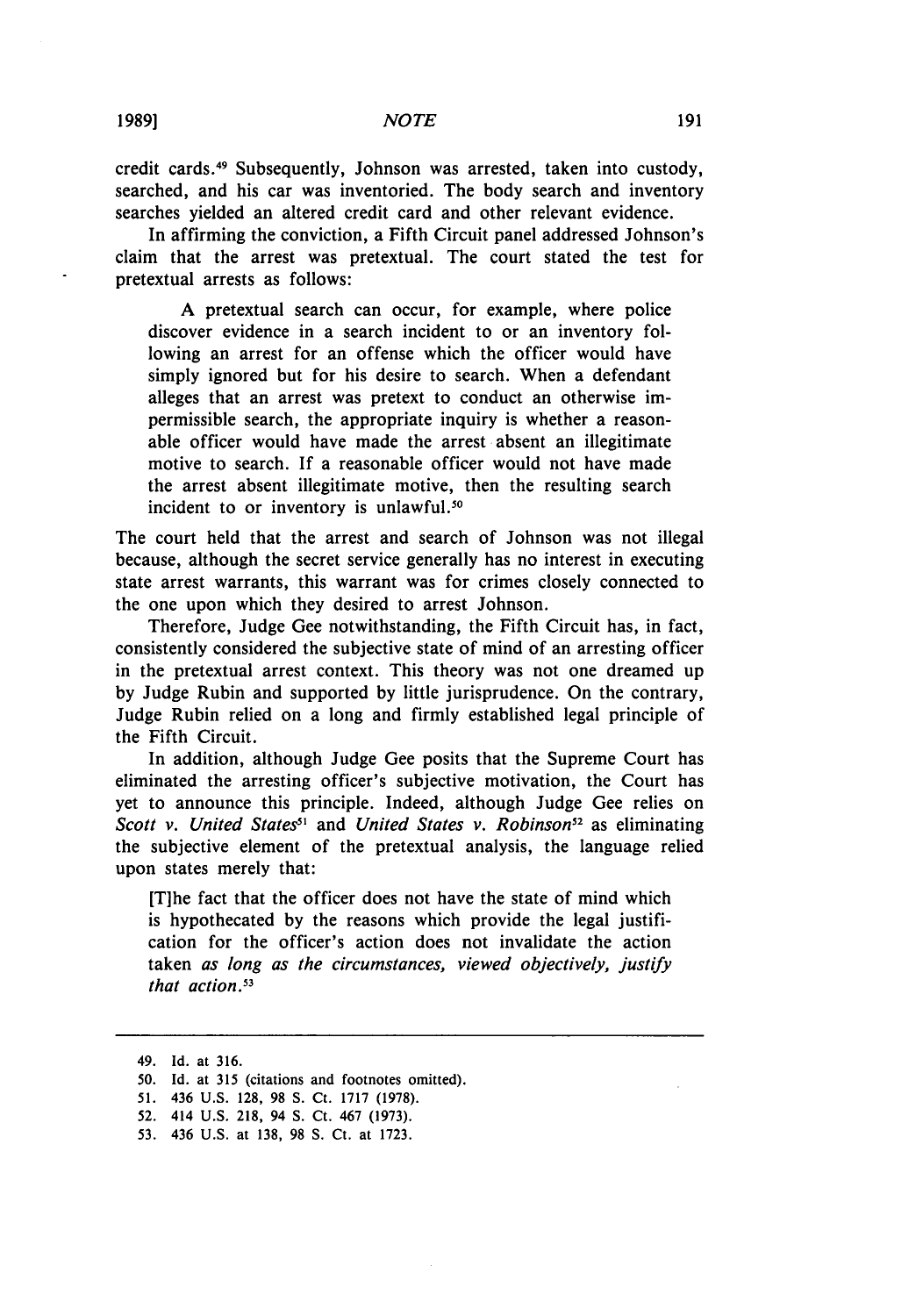Further, in *Robinson* the court stated that "[w]e think it is sufficient for purposes of our decision that respondent was lawfully arrested for an offense, and that Jenks' placing him in custody following that arrest was not a departure from established police department practice."<sup>54</sup> In addition, Justice Powell, in his concurring opinion, stated that the arrest may be invalidated if the defendant can prove that he was taken into custody "only to afford a pretext for a search."

*Scott* and *Robinson* do not stand for the proposition that the officer's subjective motivation is never to be considered, as Judge Gee suggests. Rather, these cases state that if the circumstances are objectively justifiable, then the subjective intent of the officer is not to be considered. This is a far cry from a total elimination of the consideration of the officer's subjective intent. As yet, the Supreme Court has not decided a case in which the arresting officers acted in an unjustifiably pretextual manner. Consequently, the issue of consideration of the state of mind of the arresting officer is still unsettled.

The Supreme Court further confused the issue in *Colorado v. Bertine,5* where the defendant was legally arrested for drunk driving. The defendant was taken into custody, and his van was impounded. Subsequently, the police conducted an inventory search of the van. In the process, the police officers opened a closed backpack and discovered cocaine.

In upholding the legality of the inventory search, the Court, in an opinion by Justice Rehnquist, stated that "[iln the present case, **...** there was no showing that the police  $\dots$  acted in bad faith or for the sole purpose of investigation."<sup>56</sup> The Court later noted that "[t]here was no showing that the police chose to impound Bertine's van in order to investigate suspected criminal activity."<sup>57</sup>

It is clear that the Supreme Court has not eliminated the element of the officer's state of mind. Indeed, as Professor LaFave notes, this language possibly invites "a broader, *Gonzalez-type* approach" to pretextual arrest analysis.<sup>58</sup>

Therefore, although the en banc Fifth Circuit majority purports to be in line with the Supreme Court, that is not the case. On the contrary, the prior panel opinion written by Judge Rubin is a more correct statement of the law. An officer's state of mind is, in fact, to be considered when the circumstances viewed objectively, do not justify the police conduct.

<sup>54. 414</sup> U.S. at 221 n.1, 94 **S.** Ct. at 470 n.1.

<sup>55. 479</sup> U.S. 367, 107 **S.** Ct. 738 (1987).

<sup>56.</sup> Id. at 372, 107 **S.** Ct. at 742.

<sup>57.</sup> Id. at 376, 107 **S.** Ct. at 743.

<sup>58. 3</sup> LaFave, Search and Seizure: A Treatise on the Fourth Amendment § 7.5(d) (2d ed. Supp. 1988).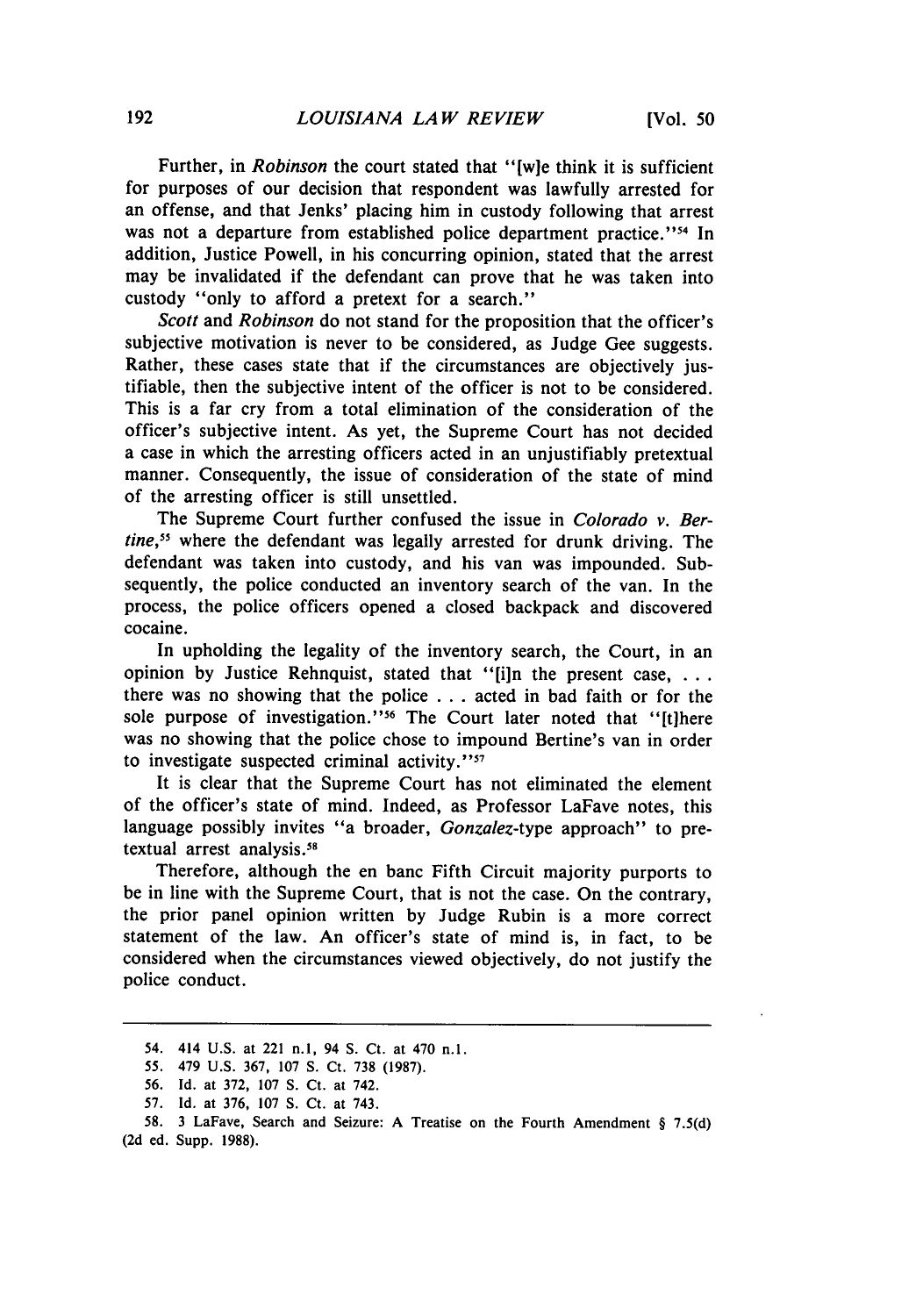Do the actions of the police detective in *Causey,* viewed objectively, justify the search? Did the police act in bad faith? These officers admittedly arrested Causey in bad faith. They had no intention to question or prosecute him on the outstanding bench warrant. In fact, the statute of limitations for the underlying crime had run. Causey was never prosecuted on the outstanding warrant. Further, the detectives stated in court that their only purpose in arresting Causey was to question him, while in custody, about the bank robbery, a crime for which they did not have probable cause to arrest Causey. Finally, the detectives stated that, in general, they never arrest people on city court warrants.

Is this bad faith? It is this writer's opinion that these detectives clearly acted in bad faith with their sole purpose in arresting Causey being investigatory. Can their actions be justified viewing the circumstances objectively? Not in this author's opinion. The officers admittedly stepped outside of their ordinary procedure to execute a city court bench warrant for failure-to-appear on a crime that had prescribed.

Certainly, we all want to see criminals arrested and put in jail. However, violating the fourth amendment in attempting to achieve this goal is an injustice against society that cannot be condoned. As Judge Wisdom profoundly stated in *Amador-Gonzalez,* "The Bill of Rights is a basic premise on which our system of law and order rests. It is engraved on the conscience of the court, to be heeded in a narcotics case no less than in any other case."<sup>59</sup> Mr. Causey, like any citizen of the United States, deserves the protection of the fourth amendment. Although we may strongly desire to punish the guilty, that punishment must be implemented in a constitutionally permissible fashion. To permit the circumvention of a constitutionally guaranteed right is to take the first step toward the elimination of constitutionally guaranteed rights as a whole.

## *C.* Caldwell Herget *Huckabay*

**59. 391 F.2d 308, 319 (5th Cir. 1968).**